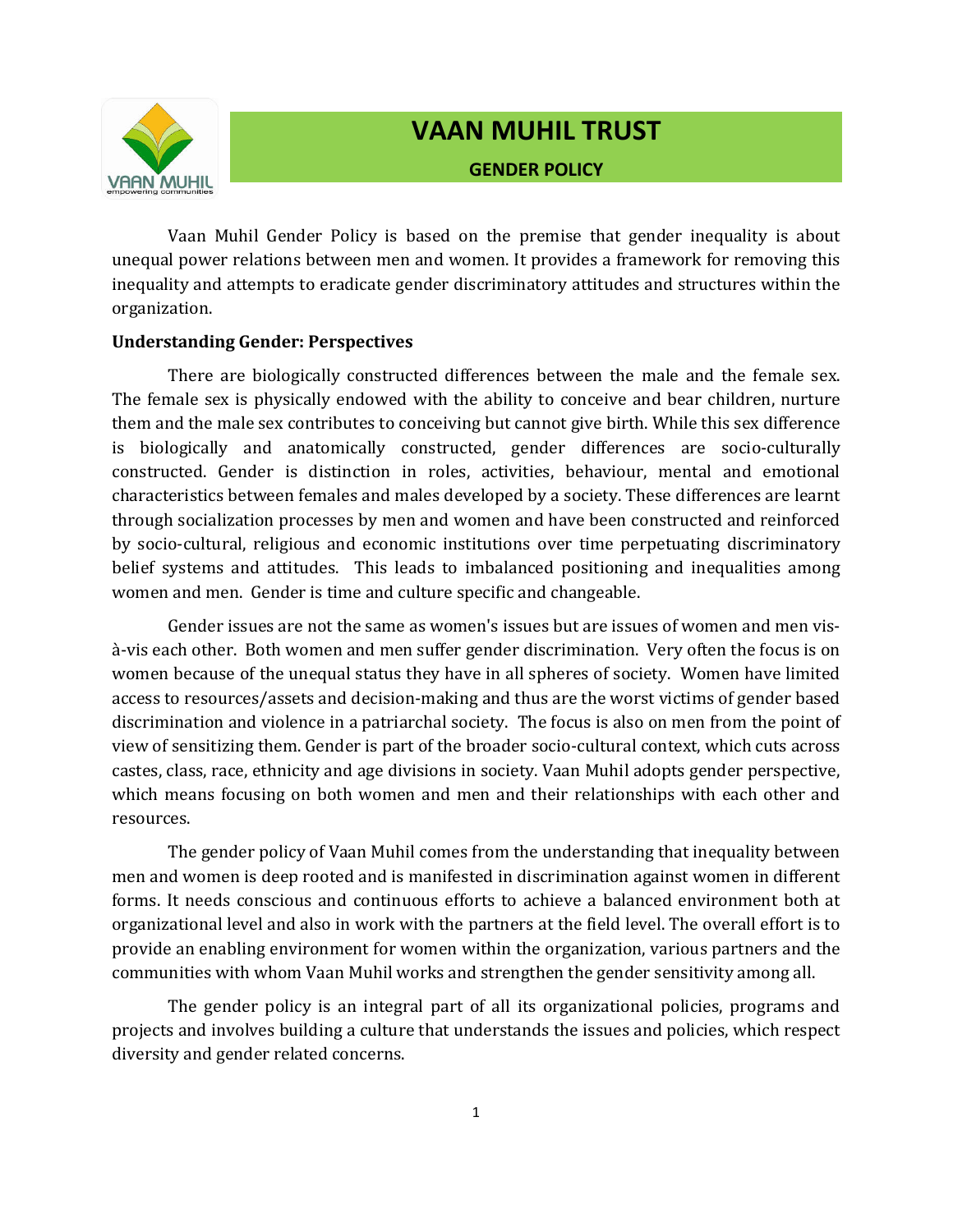Vaan Muhil will

- a) Ensure organizational commitment towards ensuring that gender is mainstreamed in the structure, procedures, policies and practices.
- b) Ensure that space and opportunities for learning, growing and contributing to organizational goals that are created equally for women and men at all levels.
- c) Ensure that all Vaan Muhil supported interventions create opportunities for women's empowerment and facilitate gender equality.
- d) Ensure that all programs implemented directly (capacity building) or facilitated or supported by Vaan Muhil mainstream gender at all the stages of analysis, planning, appraisal, implementation and monitoring and evaluation.
- e) To promote equal representation and participation of women in decision making at the professional/ programmatic and administrative levels.

#### **DIVERSITY IN RECRUITMENT AND SELECTION**

- Vaan Muhil believes that the diversity of its staff contributes to excellence in its management. In order to obtain the full benefits of this diversity, Vaan Muhil will fully respect the dignity of all staff members, their beliefs, feelings, and private life, without distinction, exclusion, or preference based on race, national or social origin, religion, political affiliation, gender, or any other form of personal identity that could annul or alter equal opportunities or treatment at work.
- Vaan Muhil ensures equitable representation and participation of men and women in the core group, Board of trustees and in various functional committees of the organization
- Vaan Muhil recruits adequate women staff ensuring the balance at all levels; with an objective of achieving a numerical gender balance in all posts at all levels
- Vaan Muhil fosters a participatory environment in all aspects of its administrative activities in order to allow full expression of the views of all groups of staff especially women.
- Vaan Muhil encourages through its recruitment, compensation and professional advancement, the creation and development of a work environment oriented by the principles of gender and diversity, equity and pluralism.
- Vaan Muhil monitors the implementation of the gender and diversity staffing policies on a continuous basis in order to assess change and assure accountability.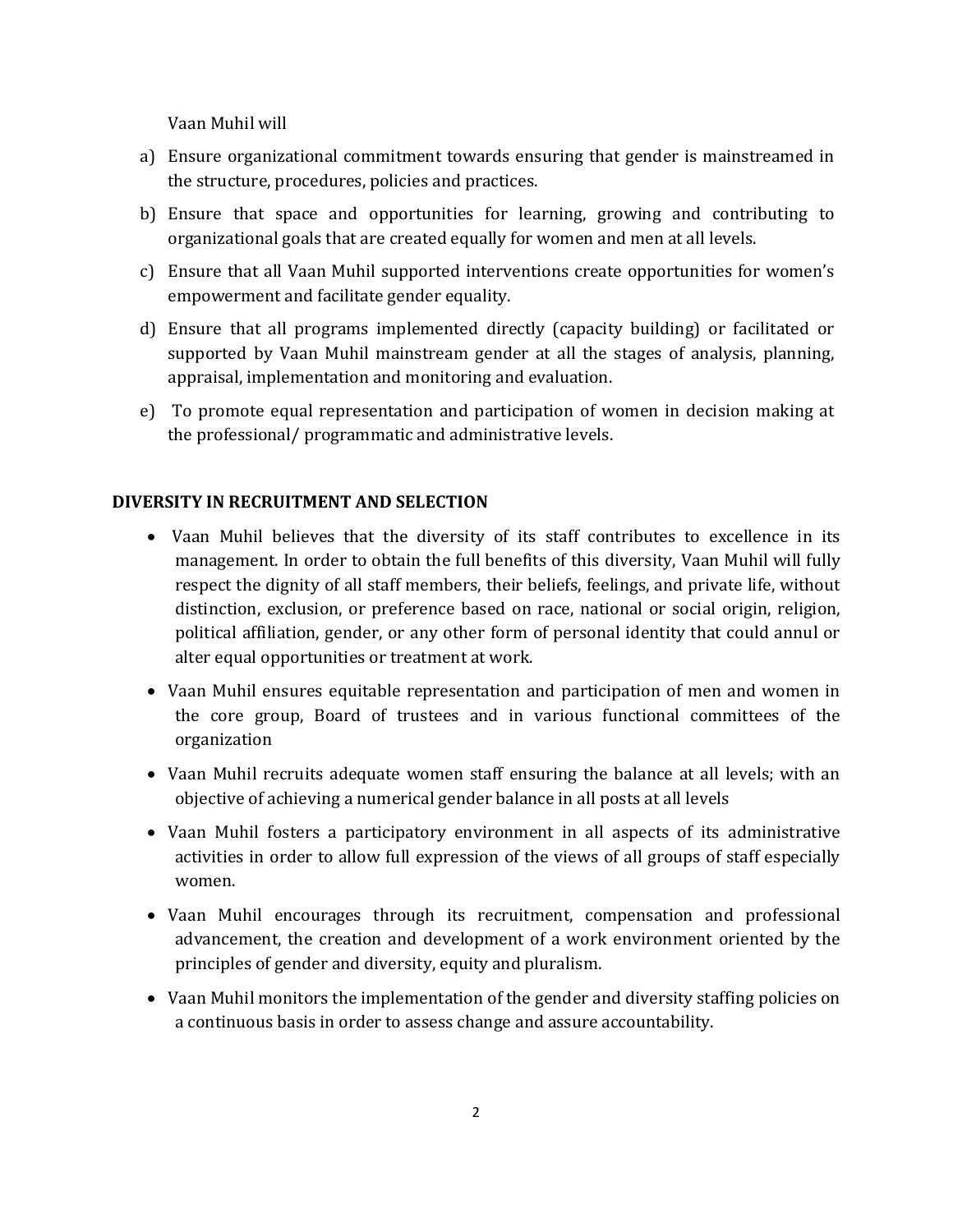## **ORGANISATIONAL SYSTEMS AND STRUCTURES**

- Vaan Muhil makes all HR systems and policies gender-sensitive and responsive, and integrating gender indicators into staff performance appraisal systems.
- Vaan Muhil incorporates and explicitly mentions gender sensitivity as an essential element in the tasks/job profiles in all terms of reference.
- Vaan Muhil initiates and builds the advocacy around gender balance and making efforts to integrate gender concerns into the scaling up and mainstream developmental programs.

## **TRAINING AND DEVELOPMENT**

- Vaan Muhil ensures equal wages to equal work for both men and women in the works as part of the programs.
- Vaan Muhil reviews the organizational structure, functioning, problems in relation to gender imbalances among staff and the work environment time to time and taking definite steps to address the same
- Vaan Muhil determines and creates opportunities for women that will best aid the staff member in increasing his/her skills and knowledge in preparation for advancement within the organization. Opportunities will include formal and informal training, attendance at conferences and workshops, project leadership, chairing committees, and special assignments to utilize unusual talents.
- Vaan Muhil facilitates staff capacity building processes and trainings to enhance perspectives and conceptual clarity on Gender issues (for all the staff members).

# **HARASSMENT AND DISCRIMINATION**

- All staff should be able to enjoy a working environment free from all forms of harassment and discrimination. Any conduct that fails to respect the dignity and feelings of another staff member is unacceptable.
- The organization prohibits any comment or conduct by any staff member, male or female, that reasonably could be viewed as sexual harassment. Sexual harassment is defined as unreciprocated and unwelcome comments, gestures or physical conduct of a sexual nature that are found personally offensive and that might create an intimidating working environment. It includes the transmittal or display of sexually offensive materials.
- Any staff member who feels that she has been harassed in any way or discriminated against for any reason should first discuss this with one of the ICC members. If the immediate superior is the alleged offender, the issue should be brought to the attention of